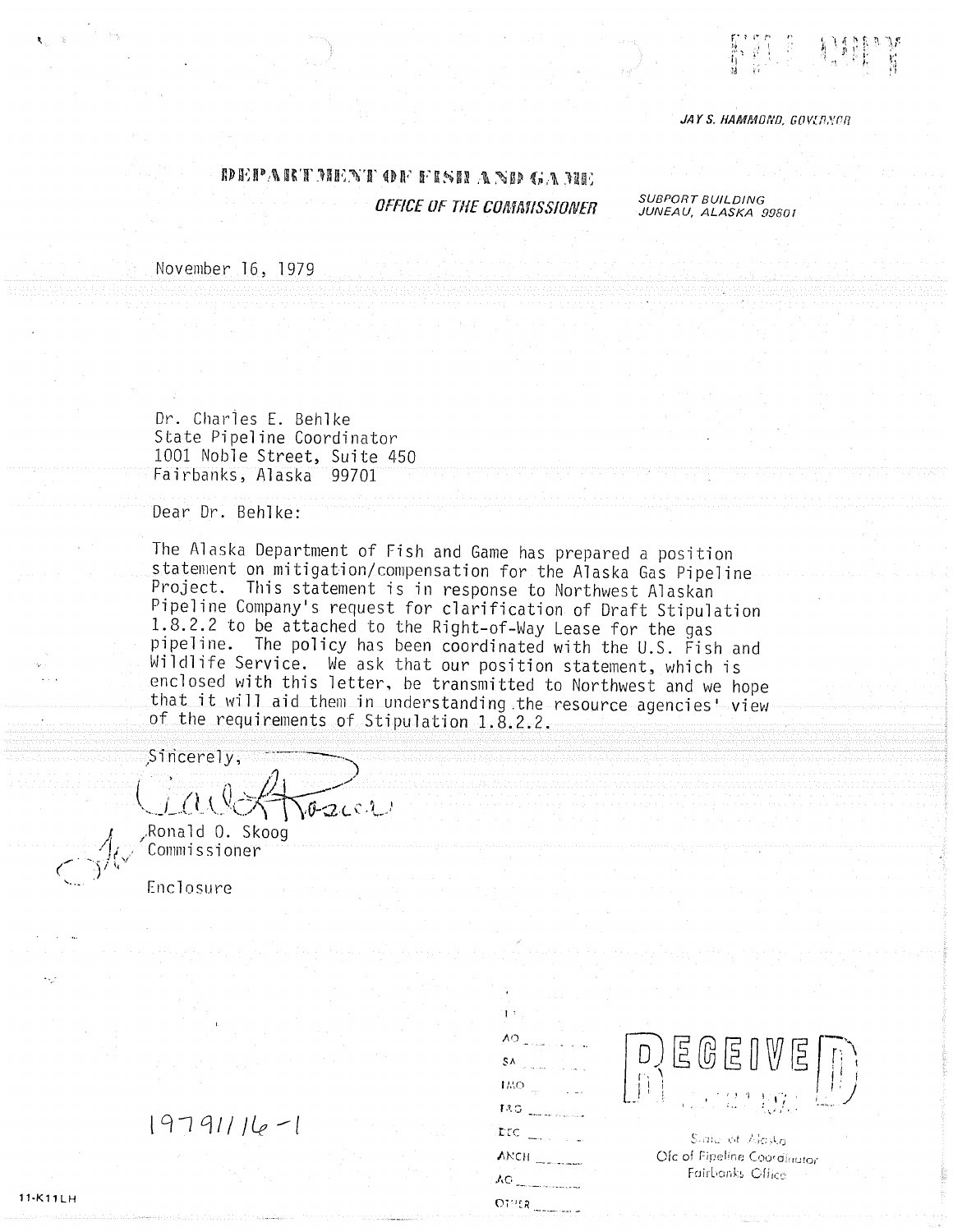ALASKA DEPARTMENT OF FISH AND GAME POSITION STATEMENT ON MITIGATION/C PENSATION FOR THE ALASKA  $C$  ? PIPELINE PROJECT

The Alaska Department of Fish and Game (ADF&G) would like to apprise Northwest Alaskan Pipeline Company of their position regarding the need for compensation of fish and wildlife resources or habitat losses which may result from project activities This document states the position of ADFG only for ANGTS

The clarification of position specifically addresses NAPLINE The clairication of position specifically addresses warding<br>concerns regarding the intent of Draft Stipulation 1.8.2.2<br>which states that the quality assurance program shall inwhich states that the quality assurance program shall in-<br>clude "Procedures for the relocation, repair or replacement of improved or tangible property and the rehabilitation of natural resources (including but not limited to REVEGETATION, restocking fish or other wildlife populations, and reestablishing their habitat) seriously damaged or destroyed if the immediate cause of the damage or destruction  $\ldots$  results from construction, operation, maintenance, or termination of all or any part of the PIPELINE SYSTEM."

In Stipulation 1.8.2.2, NAPLINE must be prepared to relocate, repair, or replace property which becomes damaged or destroyed. They are also required to rehabilitate fish and wildlife populations and their habitat. Does this rehabilitation include compensation? If not, what will it include, in the view of ADF&G?

The Alaska Department of Fish and Game advocates mitigation for the entire pipeline system, including the permanent facilities. Mitigation can take several forms and one of these is compensation. The definition of mitigation is found in NEPA <sup>40</sup> CFR 1508.20

- Avoiding the impact altogether by not taking  $(a)$ certain action or parts of an action
- Minimizing impacts by limiting the degree or  $(b)$ magnitude of the action and its implementation
- Rectifying the impact by repairing, rehabilitating,  $(c)$ or restoring the affected environment.
- (d) Reducing or eliminating the impact over time by preservation and maintenance operations during the life of the action
- Compensating for the impact by replacing or pro  $(e)$ viding substitute resources or environments.

For the Alaska natural gas pipeline, ADF&G considers that avoidance (see a above) is the primary method of preserving critical habitats and populations. The pipeline should be aligned and its related facilties located away from areas of important habitat. Construction can be timed so that it will not interfere with populations during sensitive life stages Determination of areas and times of critical concern can be made only if 1) adequate data exists to identify the areas and populations and 2) the data is used in comprehensive front-end planning. ADF&G has been actively trying to work with NAPLINE in establishing studies which would provide these kinds of data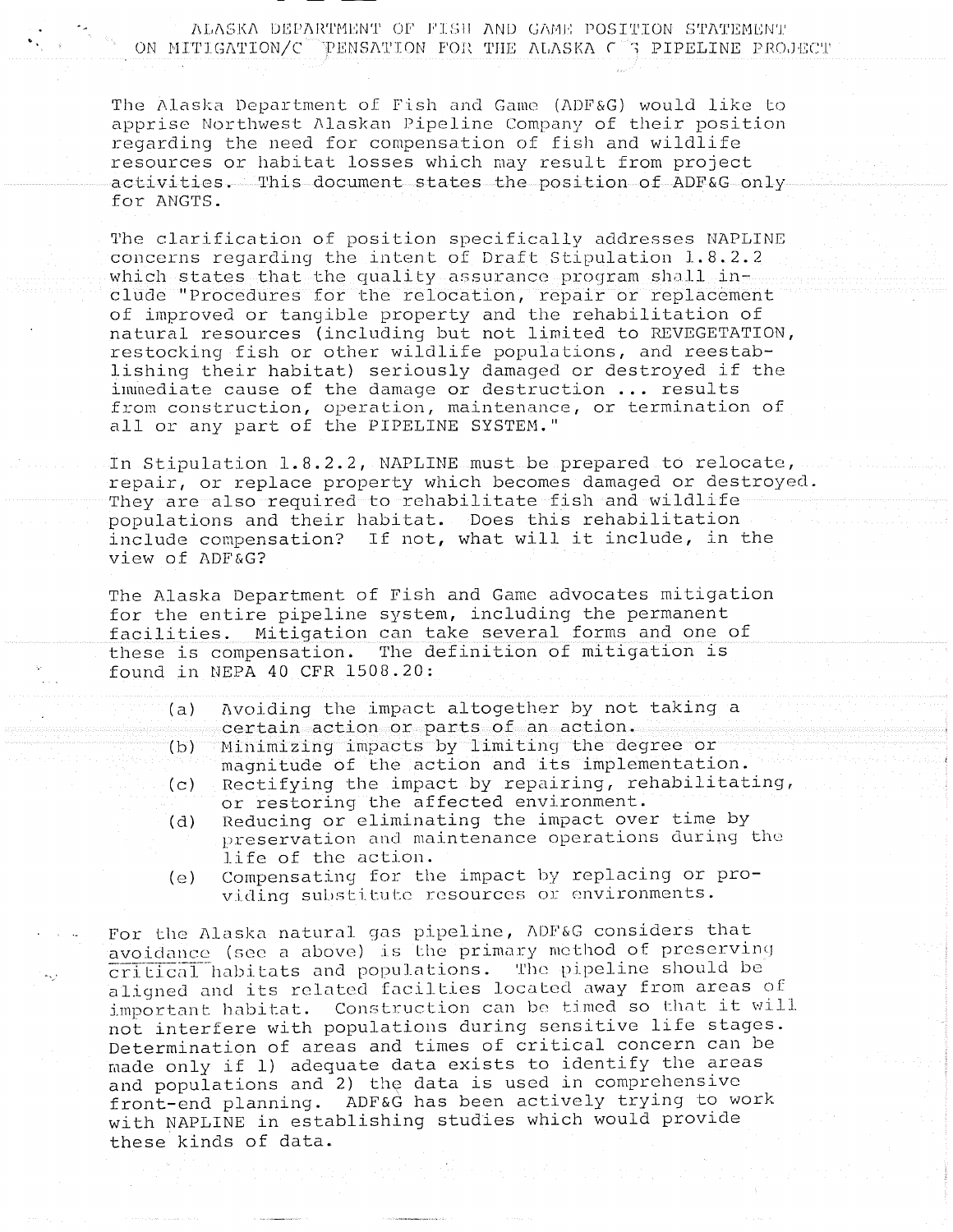In less important areas, or in important areas which cannot be avoided, the adverse impacts must be minimized (see b above) or rectified (see c above). The  $\overline{example}$  of a sensitive marsh through which the pipeline is aliqned can be used to demonstrate minimization. Perhaps, due to engineering or achonstrace minimization. Fernaps, due to engineering of<br>geotechnical constraints, the pipeline cannot be relocated<br>out of the marsh. However, it may be possible to adjust the out of the marsh. However, it may be possible to adjust the<br>alignment so that only a small portion or the least important part of the marsh is affected. Bridging streams is another way of minimizing impact

Rectification of impact can be achieved by a number of methods Employing adequate buffer strips between the pipeline system and streams, lakes, ponds, and wetlands is one method. Contouring and revegetating disturbed areas such as material sites, temporary camp sites, etc. is another

It is expected that preservation and maintenance operations (see d above) will be an integral part of NAPLINE's surveillance and maintenance program. Drainage structures installed in and maintenance program. Drainage structures installed in<br>fish streams must be maintained properly and erosion must be<br>corrected when it occurs. Revegetated areas in which seeds corrected when it occurs. Revegetated areas in which seeds<br>do not sprout for whatever reason, must be revegetated until they have established themselves. In these ways, adverse impacts will be reduced or eliminated over time

Compensation (see e above) is a form of mitigation which, in the opinion of ADF&G, should be employed only when the the opinion of ADF&G, should be employed only when the<br>preceding types of mitigation (a,b,c,d) are impossible or<br>have failed. For example, if, despite all efforts to the nave raried. For example, if, despite all eriorts to the<br>contrary, a salmon run in a particular stream is damaged due<br>to pipeline construction, it would be necessary for NAPLINE to pipeline construction, it would be necessary for NAPLINE<br>to re-establish the population. Or if some specific type of to re-estabilish the population. Of it some specific type of<br>habitat for an isolated population of animals is obliterated<br>in one locality, it may be necessary to increase carrying in one locality, it may be necessary to increase carrying<br>capacity of adjacent habitat through appropriate wildlife management techniques As can be seen these types of measures are drastic and  $costly.$  This is the reason why ADF&G feels strongly that mitigative measures other than compensation should be used whenever possible.

In summary, "rehabilitation" (Stipulation 1.8.2.2) includes hoth mitigation and compensation as defined in this document. We wish to emphasize four points. First,  $\triangle$ DP&G considers that mitigation, in an appropriate form, will be required for both predicted and unforeseen adverse impacts to habitat or populations attributable to construction, operation, maintenance or termination of the pipeline system. Second, it is imperative that NAPLINE begin a sincere environmental data gathering program so that information which can be utilized in mitigating the pipeline system can be produced in a timely manner and interjected into NAPLINE's planning and design efforts. The third point is that mitigation will and design efforts. The thild point is that mitigation wi<br>be required for all areas within the pipeline right-of-way<br>and may be required for areas outside the right-of-way if and may be required for areas outside the right-of-way if<br>damage or loss to habitats or populations occurred as a result of pipeline construction, operation, maintenance or